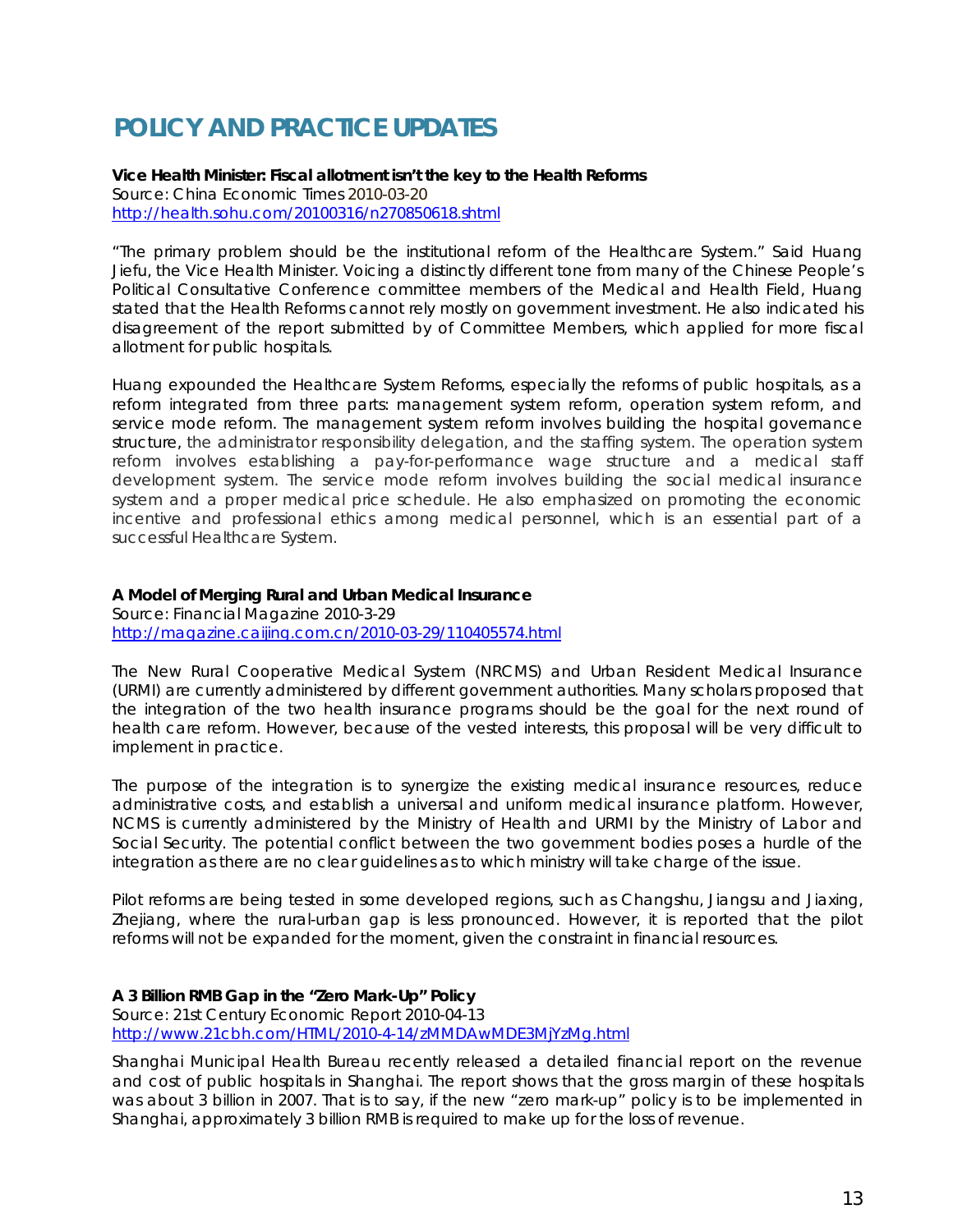The new medical reform program proposed three ways to compensate for the revenue loss of hospitals caused by the price-adjustment: implementing additional pharmacy service fees, adjusting the charging standards of diagnostic services, and expanding the government financial aid. Jin Chunlin, the Deputy Director-General of Budgeting and Finance Office under Shanghai Bureau of Health, suggested that a combination of the three measures is needed to address the revenue gap. He also mentioned extending health insurance coverage as a possible solution which could be combined with other remedial measures.

Since collecting the actual data of revenue and cost of public hospitals is necessary for assessing the impact of the new "zero mark-up" policy, public hospitals in a number of provinces are currently engaged in setting up elaborative costing and accounting framework and verification systems.

#### **Public Dissatisfied with the High Drug Prices and Doctors' Under Table Remuneration**

Source: Remin Net 2010-05-12 <http://finance.sina.com.cn/g/20100512/08087919274.shtml>

According to the Ministry of Health web site, Ma Wen, the director of the Central Disciplinary Inspection and Supervision Committee, recently pointed out that the people are still dissatisfied with some issues in the health care industry, especially with the high drug prices and doctor's accepting "red packets" and kickbacks.

The joint ministerial conference, held on May 4<sup>th</sup>, aimed to rectifying the unhealthy tendency in drug sales and medical services. Minister of Health, Chen Zhu, suggested that the Ministry of Health should be responsible for the cooperation of the relevant departments to ensure that the benefit of the rectifying efforts and health care reforms are achieved. He also pointed out that in the past year, an effective incentive mechanisms were formed through systematic health care reforms and comprehensive regulations. In respect of the current problems, Ma Wen requested more involvement of special administration in the health care reform and proper implementation of the current reform policies.

Minister Chen Zhu also emphasized the use of health economic evaluation in the reforms. By collecting comments from the manufacturers, the users, and the payers, and by building an economic evaluation institute, the effectiveness of drugs, devices and treatment options can be appropriately evaluated to ensure the investment in health care benefits people's health to its greatest extent.

## **Private Capital Investment Encouraged in the Health Care Industry**

Source: Renmin Net 2010-05-13 <http://politics.people.com.cn/GB/1027/11588907.html>

The State Council has recently issued a document suggesting that private investment will be encouraged in the development of healthcare industry. According to the document, government investment will be supplemented by private investment in the formation of the social securing and public service system.

The new document has clearly pointed out that private capital is encouraged to flow into the infrastructure industries, such as communication, utilities, oil and gas, telecommunications, and mineral resources exploration. Moreover, it became clear that private capital is encouraged to be invested in hospitals, community health centers, clinics and medical institutions. Private investment is also supported to participate in the reforms of public hospitals as well as the establishment of private-owned medical institutions. Favorable tax subsidies will also be provided on the privately owned not-for-profit hospitals.